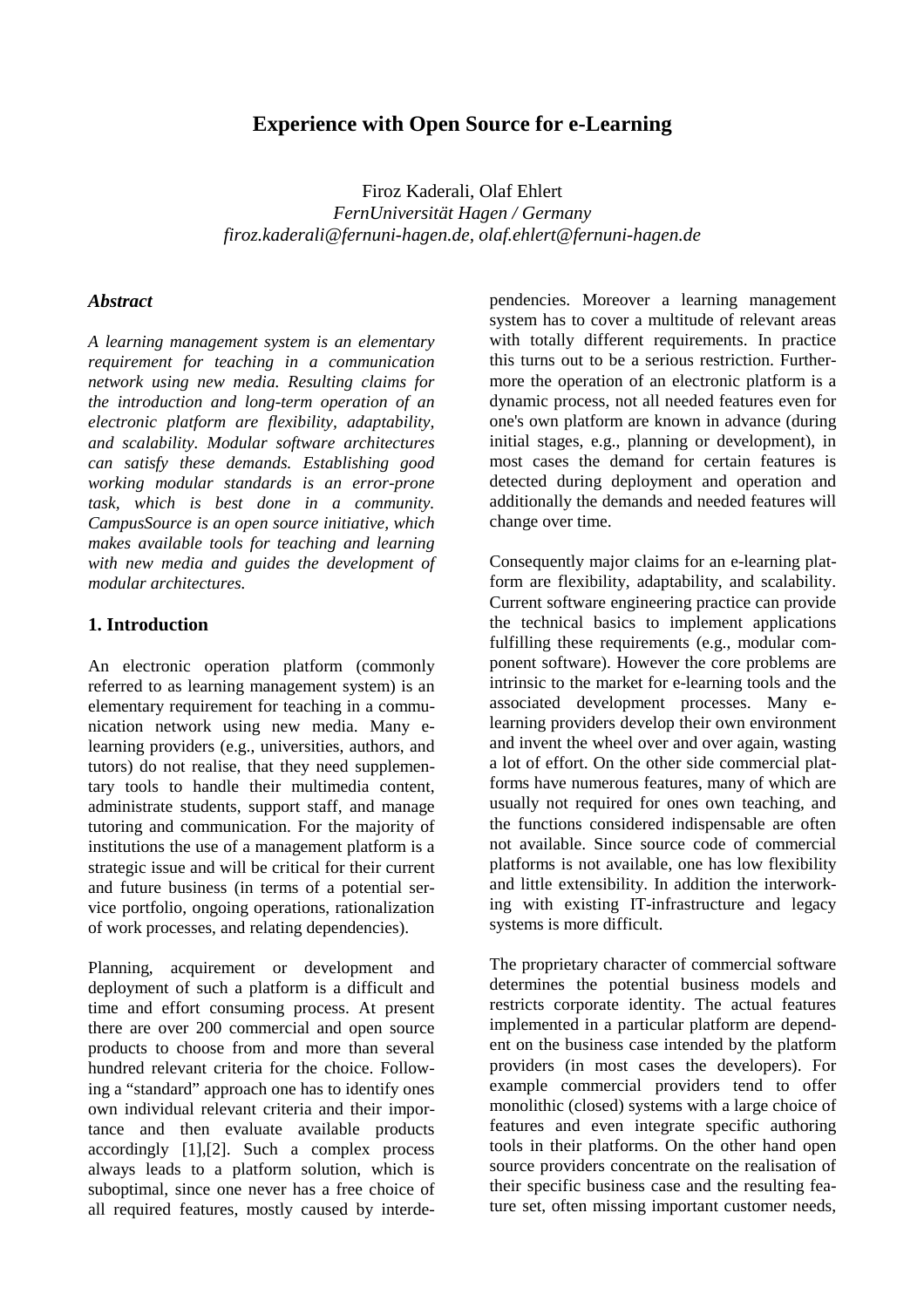but in contrast they usually try to implement open standards to be compatible to other products.

## **2. Vision of future systems**

As such, the future development of e-learning tools and platforms should be guided by a modular architecture based on open standards, which would enable a free and individual choice of the desired features. The ultimate vision being that elearning providers can model their business case by some formal description, an enumeration of required features is automatically deduced, following the feature list the providers can compose pre-build and own developed software modules to produce an appropriate e-learning environment. This would be fully flexible and highly scaleable.

A modular architecture will even optimise operation and maintenance by means of feature adaptation of a platform, e.g., substitution of modules, if business processes change over time.

The vision as such is a long-term goal, it is primary intended as a guideline for research and development. Definition and fostering of such architecture is one of the core tasks of the open source initiative CampusSource. CampusSource proposes a co-operative approach based upon open source. The fundamental idea behind open source initiatives is the common use and mutual development of software. Open source software can be downloaded and used free of charge. The documentation, usually including installation guide, and the source code are freely available. The software can as such be modified, improved, adapted for different applications and generally enhanced - the only requirement being that a copy of the altered software has to be made available for common usage. Usually a community of users and developers emerges, which supports the further development of the software, its de facto standardization, and influences the direction of future development. The conditions of usage and modifications of the software are fixed in an appropriate license agreement. The best-known license today is the GNU General Public License (GNU GPL) [3], which allows a commercial utilization of the software and is also used for most parts of Linux.

## **3. Acquisition, development and deployment strategies**

In the case an educational institution seriously intends to use new media for its teaching, it has the following four basic strategic directions to realise a platform:

- Own development
- Commercial product
- Open source solution
- ASP Application service provider solution.

These directions have intrinsic pros and cons, differences are characterised in the following parts.

A modular architecture can combine several of the different strengths of these approaches by choosing different implementations of modules accordingly.

### **Customisation**

One important step regardless of the chosen strategy is customisation, it is absolutely necessary to reflect the demands of all participants (e.g., administration, teachers, students) and to represent the e-learning provider in the best possible way.

Major parts in the customisation process are:

- Adaptation to business case
- Adaptation to corporate identity
- Adaptation to individual work flow

Customisation is a complex process, mainly caused by the high number of requirements and their dependencies, therefore it is a time consuming step and will cost a major slice of the budget. Since customisation must be done in any case, the comparative high expenses are mostly independent of the implementation strategy, and the provider itself is deeply involved in this process, the reasoning is to recommend a modular approach, this will enable the additional free choice of functionalities.

### **Own Development**

With a proprietary development one can construct a system, which satisfies ones needs precisely. It is possible to implement exactly the intended business case and to integrate existing and legacy infrastructure in the platform design. Since the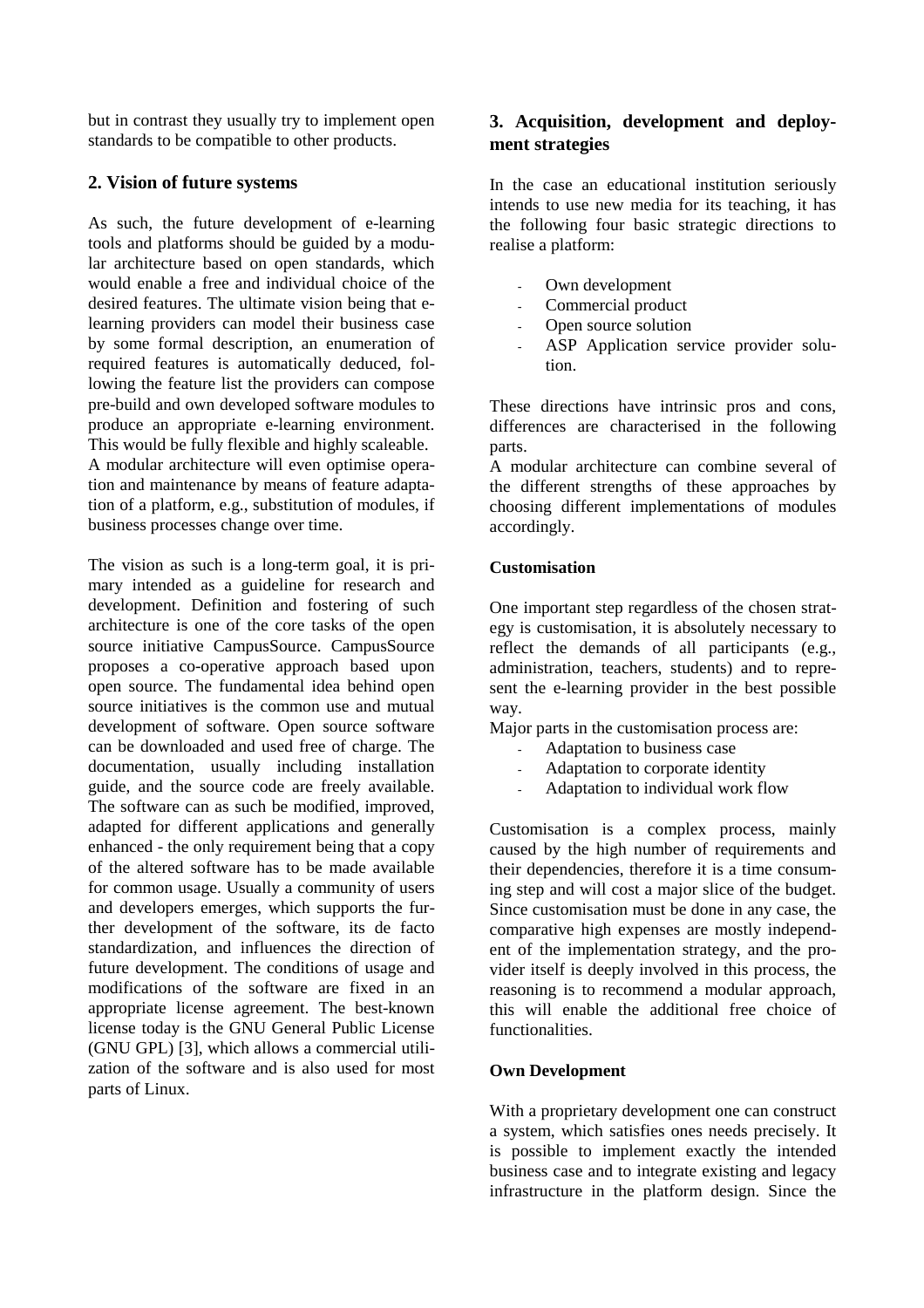source code is available and was developed by oneself, one has a great flexibility and is independent of others – particularly of commercial suppliers and service providers. However this kind of solution is unreasonably expensive, one usually develops features that are already available elsewhere, this means reinventing the wheel and wasting a lot of effort and funding. Of course one also faces the usual problems encountered in software development: shortage of man power and limited know how of the own developers, early aging due to short innovation cycles, time delays, budget overdraws etc. Due to these reasons, this kind of solution is only appropriate for large companies and institutions with high financial and development resources or in the case when very special application requirements have to be fulfilled.

#### **Commercial Solutions**

At present commercial solutions are relatively inexpensive to begin with and usually offer extensive features. However ones own corporate identity is restricted and the commercial software basically determines the business model. The solutions offered normally require certain hardware and software infrastructures, so that the integration in ones own IT-infrastructure may turn out to be a problem. Since commercial providers generally do not make source codes available, one is seriously restricted in case extensions or modifications are necessary. Although numerous features are available, commercial providers have a focus on features that are used by many customers. In case one has special uncommon requirements, these are expensive to satisfy. Usually commercial providers bind their customers by the dependency, which is derived from their licensing, versioning and compatibility policies, which lead to a vendor lock – an expensive affair.

The commercial market is in a stage of refinement after which the costs of primary installations and the licenses both will rise. One also has to face the risk that the vendor one chooses might not survive the refinement process.

#### **Open Source Solutions**

Open Source solutions are the alternatives with the lowest costs, both in acquiring the software and in operating the system. Since all source codes are available, they are as flexible as a proprietary development as far as extensions and modifications are concerned. Usually open standards are used for the development, so that compatibility to other products is high and one is independent from any commercial provider. Particularly for university applications, many matching solutions are available. However a number of tools offered are not matured enough and neither tested nor appropriately documented. It is recommended to participate in the respective user and developer community, to get an accurate impression of the product considered. Since open source products for e-learning have become available quite recently, commercial support for them is frequently not available.

### **ASP Application Service Provider Solutions**

Today a number of application service providers run commercial or open source learning management systems and offer all services required for teaching in the network to educational institutions. The services offered can be very diverse and range from common portal and management systems up to enhanced dedicated outsourcing. In case of an ASP solution, it is not required to have ones own hardware or service personnel for running the system and one can completely focus on preparing the teaching material and tutoring. With respect to the total cost of ownership, such solutions are very attractive, particularly when there is a shortage of own manpower. On the other hand one is heavily dependent on the service provider, has little flexibility and is restricted in the choice of ones own business model.

### **4. Modular Architectures**

Contrary to the growing use of object-oriented and component-oriented modelling and development in the field of software engineering, the development process in the domain of e-learning is generally less modular and not well documented. Working and practiced standards are mostly missing. Therefore exchange of experience in this domain is highly needed and helpful for the convergence to modular architectures.

Important building blocks of a modular vision are:

- Modular architecture with a flexible composition mechanism (e.g., component based)
- Formal modelling of business work-flow and feature deduction
- Formal description of requirements and functionality (including interdependencies)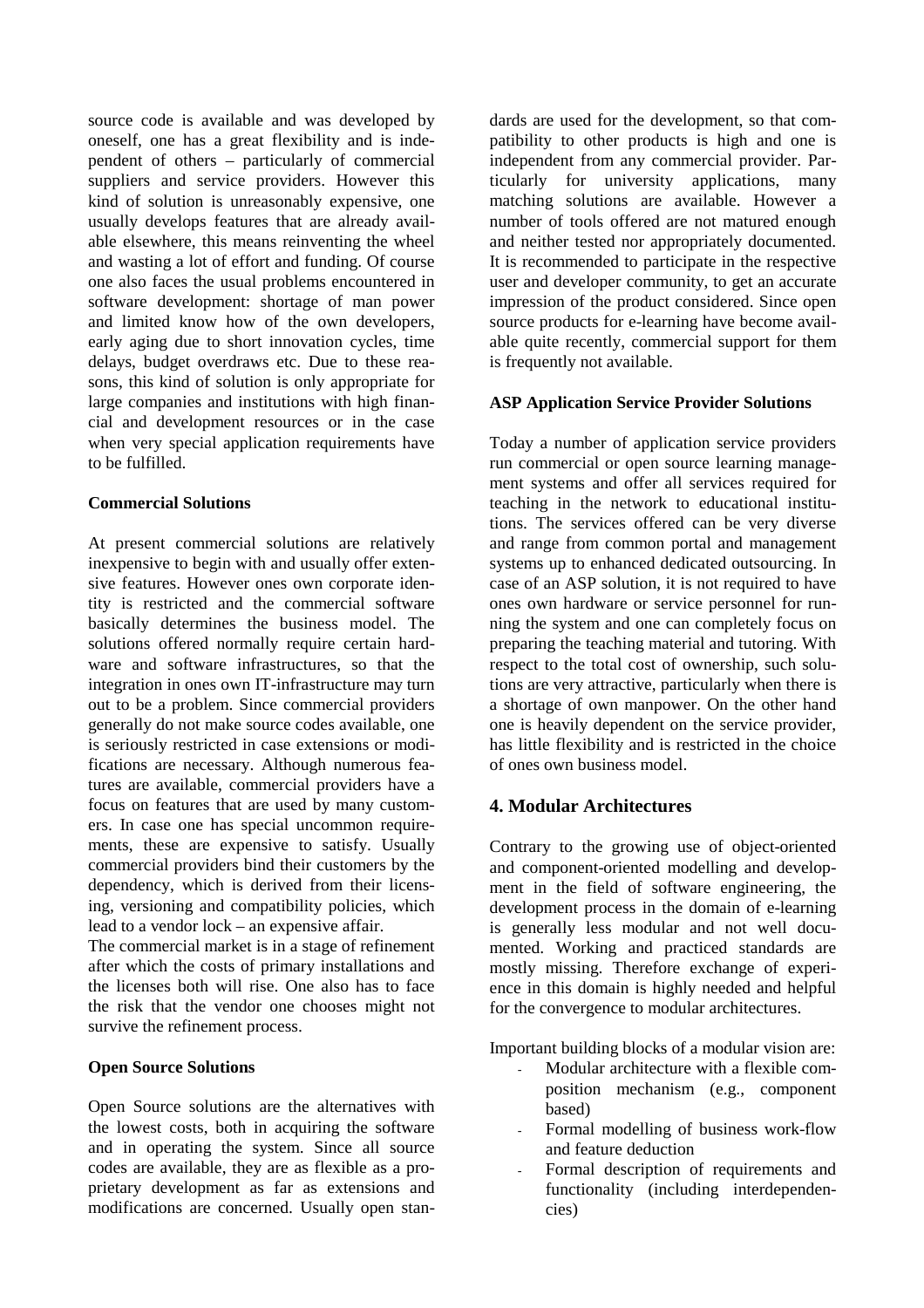- Separation of layout and content (e.g., based on XML)
- Metadata standards for components and content

Achieving the goal of truly modular systems is limited by practical considerations. The technological environment causes one fundamental problem. At current, different major styles of development processes dominate the development of available and future systems: PHP based development, Java/EJB based development, and .NET based development. These development platforms are not compatible on a low technical level (for instance on the binary layer, library layer, or source layer). For usage in a common modular platform it is necessary to introduce an additional and more abstract layer, like web services.

Further problems lie in missing documentation and documentation standards for modules and features, respectively interfaces, implemented. This causes extra effort in the evaluation of usability of available code. Better formal description mechanisms with enhanced semantics are needed.

Another common problem for the integration of different software into one platform is the "versioning problem". After the integration of a module into one's own platform, usually the developers of the module will publish new versions with new or modified features. Often this will force a larger effort to reintegrate the module into the platform.

Design of a modular architecture is a complex process and calls for experienced developers. Usually only a minority within the greater community is capable of initiating a mature modular process. A good starting point is the common set of basic features that will occur in almost all platforms or applications:

- Administration of students
- Management of content
- Support of authors and tutors and
- Organization of the communication and tutoring.

The implementation of features in applications is driven by the strategic positioning of the developers and mostly by the demands of the application specific user community, because ideas and impulses for new features or solution of problems

arise in the communities gathered around a specific application. This is the reason that today many more supplementary features are available in form of simple tools, plug-ins or even full platforms.

Based on the experience in CampusSource the resulting implemented features vary widely. In most cases the developers have no intention to put extra effort in the implementation of modular integration standards. An accompanying awareness campaign should sensitise the communities for possible synergies and added values by following a modular approach.

## **5. The CampusSource Offer**

CampusSource is an open source initiative, which makes tools available for teaching and learning with new media to all interested parties on basis of the GNU GPL License. The starting point of the initiative was the development of various elearning tools between 1996 and 1999 in different universities in Nordrhein-Westfalen. These were then adapted over the following two years so as to be adequate for open source usage. Since the opening of the open source pool of CampusSource [4] in April 2001, a growing number of tools from other German universities have become available. Today thirteen different tools including six complete electronic platforms are available in CampusSource and an active community supports their development. A number of small and medium companies offer support for these tools on a commercial basis. In the meantime software and documentation, originally in German, is also available in English. The initiative CampusSource is financially supported by the Ministry of Science and Research in Nordrhein-Westfalen.

The software tools offered in CampusSource are addressed to national and international users in educational institutions. All tools available were developed by renowned universities, which also have them in use on a long-term basis and were recommended by two experts, who also checked certain basic requirements, such as sufficient documentation including an installation guide, download features and compliance with open source requirements. However the tools were not tested at check-in, but the community validates and evaluates them.

Participating in CampusSource also gives the chance to take part on discussions on modular